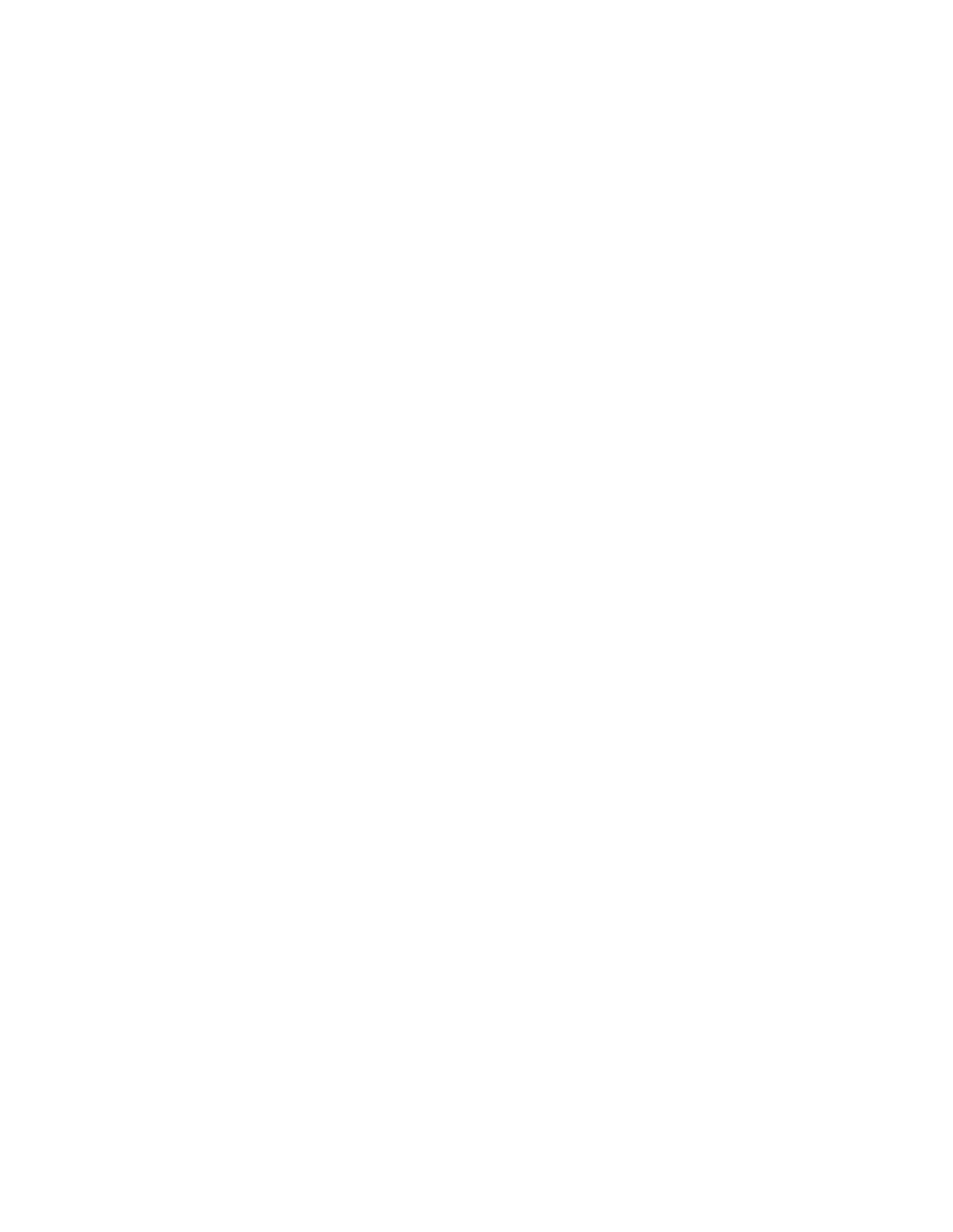#### **Contents**

| Section                                               | Page |
|-------------------------------------------------------|------|
| Safety Specifications and Installation                | 3    |
| 3U / 3UB Selection Chart                              | 5    |
| 3U / 3UB Specifications                               | 6    |
| 3U / 3UB Type 1 Sectional View and Parts List         | 7    |
| 3U(B) 65 Type 3 Sectional View and Parts List         | 8    |
| Installation Instructions                             | 9    |
| <b>Maintenance and Service</b>                        | 10   |
| 3U / 3UB Assembly - 3HP - 15HP                        | 11   |
| 3U / 3UB Assembly - 20HP - 30HP                       | 12   |
| Troubleshooting Checklist and Maintenance Information | 13   |
|                                                       |      |

#### **IMPORTANT SAFETY INSTRUCTIONS WARNING**

#### **Rules for Safe Installation and Operation**

- 1. Read these rules and instructions carefully. Failure to follow them could cause serious bodily injury and/or property damage.
- 2. Check your local codes before installing. You must comply with their rules
- 3. For maximum safety, this product should be connected to a grounded circuit equipped with a ground fault interrupter device.
- 4. Before installing this product, have the electrical circuit checked by an electrician to make sure it is properly grounded.
- 5. Before installing or servicing your pump, BE CERTAIN pump power source is disconnected.
- 6. Make sure the line voltage and frequency of the electrical current supply agrees with the motor wiring. If motor is dual voltage type, BE SURE it is wired correctly for your power supply.
- 7. Complete pump and piping system MUST be protected against below freezing temperature. Failure to do so could cause severe damage and voids the Warranty.
- 8. Avoid system pressures that may exceed one and a half times the operating point selected from the pump performance curve.
- 9. Do not run your pump dry. If it is, there will be damage to the pump seal.

#### **Installation**

#### PACKAGE CONTENTS

- 1. Be sure all parts have been furnished and that nothing has been damaged in shipment.
- 2. The catalog lists all parts included with package. A packing list packed with pump, also lists contents.
- 3. OPEN PACKAGES AND MAKE THIS CHECK BEFORE GOING ON JOB.

PIPING – Pipes must line up and not be forced into position by unions. Piping should be independently supported near the pump so that no strain will be placed on the pump casing. Where any noise is objectionable, pump should be insulated from the piping with rubber connections. Always keep pipe size as large as possible and use a minimum of fittings to reduce friction losses.

SUCTION PIPING – Suction pipe should be direct and as short as possible. It should be at least one size larger than suction inlet tapping and should have a minimum of elbows and fittings (5 to 6 pipe diameters of straight pipe before inlet is recommended). The piping should be laid out so that it slopes upward to pump without dips or high points so that air pockets are eliminated. The highest point in the suction piping should be the pump inlet except where liquid flows to the pump inlet under pressure.

The suction pipe must be tight and free of air leaks or pump will not operate properly.

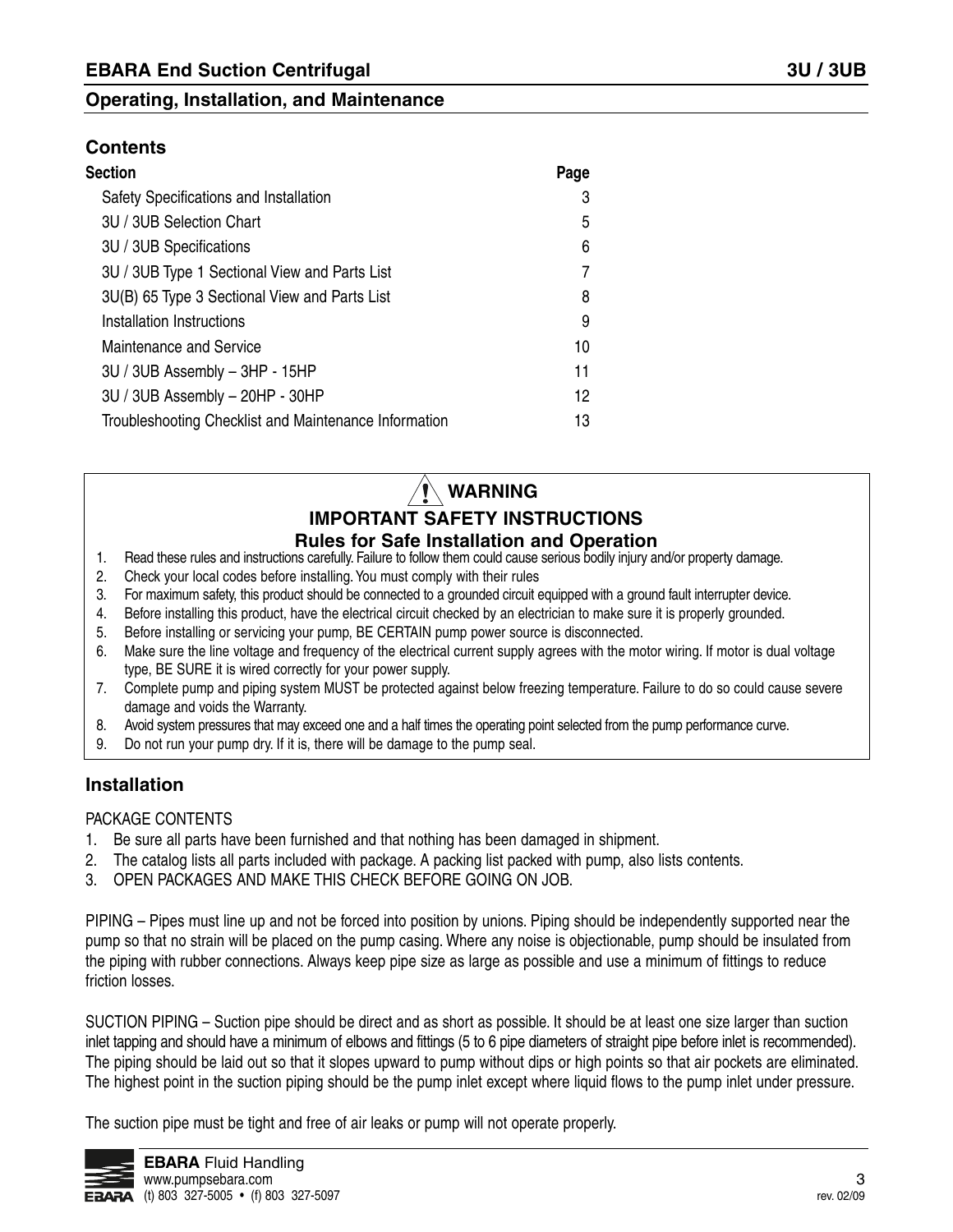#### **Rules for Safe Installation and Operation (**continued**)**

DISCHARGE PIPING – Discharge piping should never be smaller than pump tapping and should preferably be one size larger. A gate valve should always be installed in discharge line for throttling if capacity is not correct. To protect the pump from water hammer and to prevent backflow, a check valve should be installed in the discharge line between the pump and gate valve.

ELECTRICAL CONNECTIONS – Be sure motor wiring is connected for voltage being used. Unit should be connected to a separate circuit. A fused disconnect switch or circuit breaker must be used in this circuit. Wire of sufficient size should be used to keep voltage drop to a maximum of 5%.

Single phase motors have built-in overload protection. Flexible metallic conduit should be used to protect the motor leads.

PRIMING – The pump must be primed before starting. The pump casing and suction piping must be filled with water before starting motor. When water is poured into pump to prime, remove all air before starting motor.

STARTING – When the pump is up to operating speed, open the discharge valve to obtain desired capacity or pressure. **WARNING! DO NOT ALLOW THE PUMP TO RUN WITH THE DISCHARGE VALVE TIGHTLY CLOSED. IF THE PUMP RUNS FOR AN EXTENDED PERIOD OF TIME WITHOUT LIQUID BEING DISCHARGED, THE LIQUID IN THE PUMP CASE CAN GET EXTREMELY HOT CAUSING SEVERE DAMAGE TO THE PUMP AND POSSIBLY CAUSE INJURY TO PEOPLE.**

ROTATION – All single phase motors are single rotation and leave factory with proper rotation. Three phase motors should be checked to ensure proper rotation

FREEZING – Care should be taken to prevent the pump from freezing during cold weather. It may be necessary, when there is any possibility of this, to drain the pump casing when not in operation. Drain by removing the pipe plug in the bottom of the casing.

ROTARY SEAL – PRO STEEL pumps are fitted only with rotary seal. This seal is recommended for LIQUIDS free from abrasives.

LOCATION OF UNIT – The pump should be installed as near to the liquid source as is practical so that the static suction head (vertical distance from the center line of the pump to water level) is maximized, and so that a short, direct suction pipe may be used. The capacity of a centrifugal pump is reduced when the unit is operated under a high suction lift. The piping should be as free from turns and bends as possible, as elbows and fittings greatly increase friction loss. Place the unit so that it is readily accessible for service and maintenance and on a solid foundation, which provides a rigid and vibration-free support. Protect the pump against flooding and excess moisture.

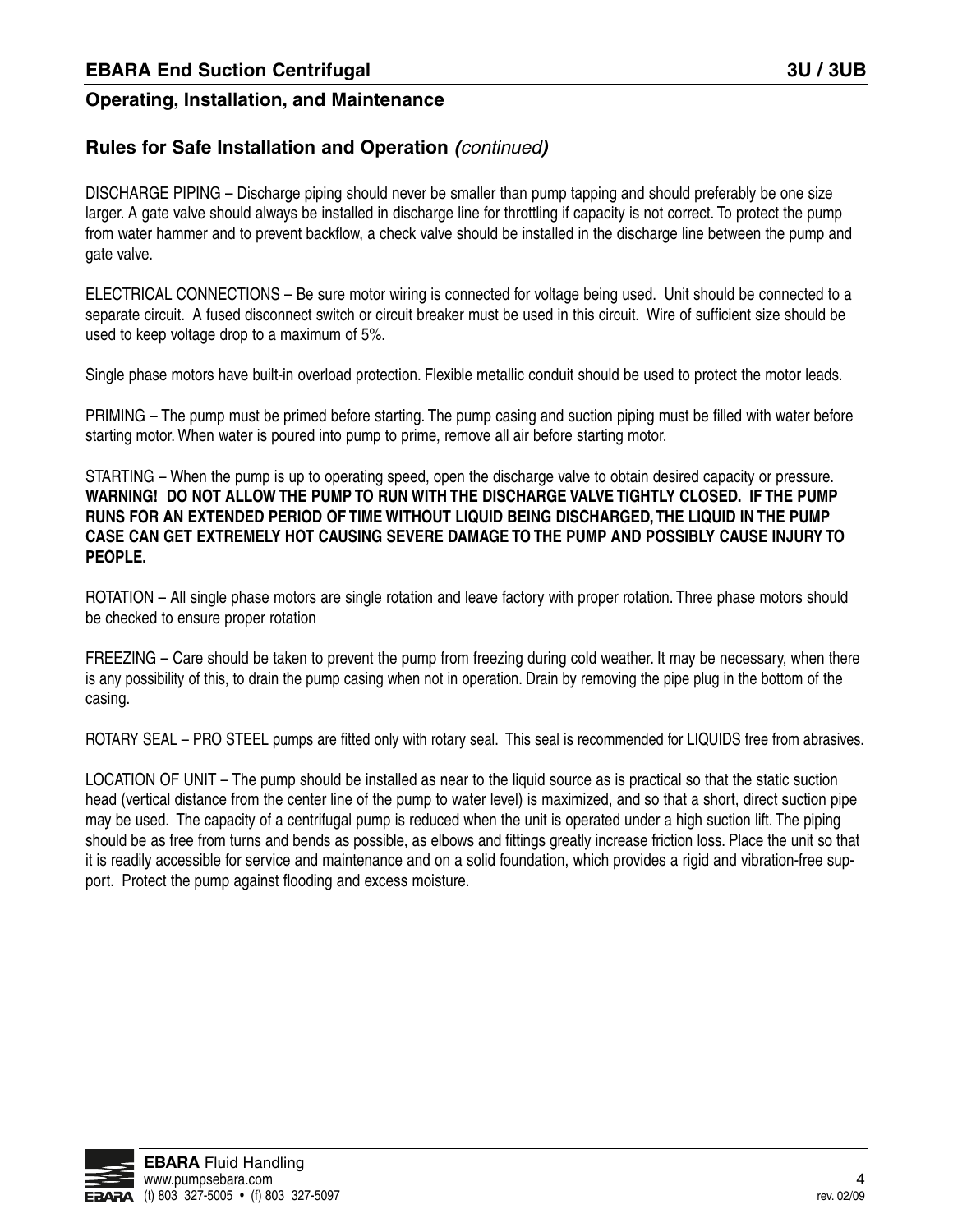#### Model 3U / 3UB Selection chart Synchronous Speed 3450 RPM





- 1. 3U65-125-7.5HP
- 2. 3U65-125-10HP
- 3. 3U65-160-10HP
- 4. 3U65-160-15HP\*
- 5. 3U65-160-20HP\*
- 6. 3U65-160-25HP\*
- 7. 3U65-200-20HP\*
- 8. 3U65-200-25HP\*
- 9. 3U65-200-30HP\*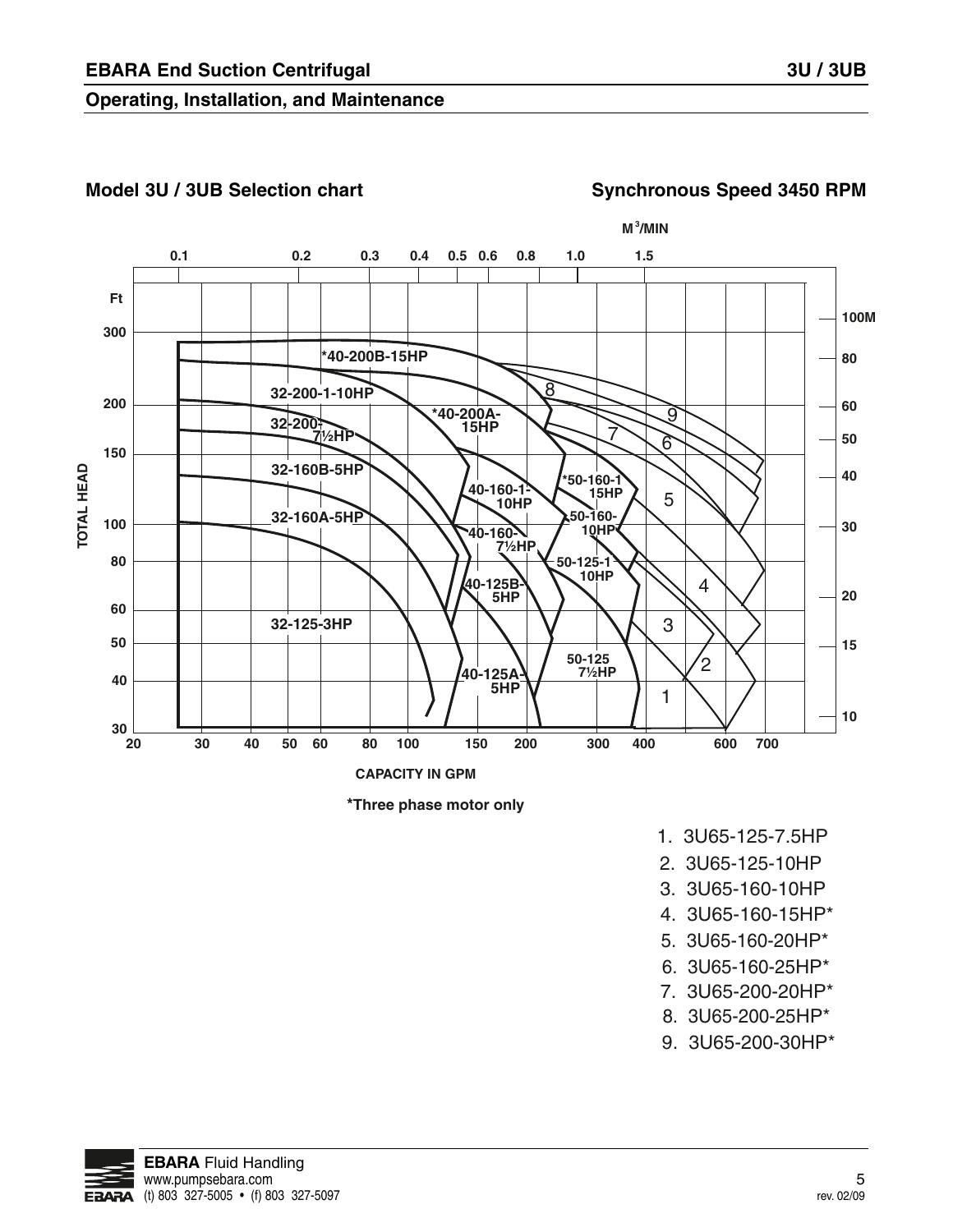#### **Specifications**

|                                                                                               | <b>Standard</b>                                                                                                                                                              | <b>Optional</b>                                                                                              |
|-----------------------------------------------------------------------------------------------|------------------------------------------------------------------------------------------------------------------------------------------------------------------------------|--------------------------------------------------------------------------------------------------------------|
| <b>Size</b><br>Suction<br>(150 lb. ANSI R.F. equivalent)                                      | 3U32 - 2" ANSI Equivalent<br>3U40 - 2 <sup>1</sup> / <sub>2</sub> " ANSI Equivalent<br>3U50 - 2 <sup>1</sup> / <sub>2</sub> " ANSI Equivalent<br>3UB65 - 3" ANSI Equivalent  | Companion Flange kit<br>150 Lb. ANSI, Female NPT                                                             |
| Discharge<br>(150 lb. ANSI R.F. equivalent)                                                   | 3U32 - 11/4" ANSI Equivalent<br>3U40 - 11/2" ANSI Equivalent<br>3U50 - 2" ANSI Equivalent<br>3UB65 - 2 <sup>1</sup> / <sub>2</sub> " ANSI Equivalent                         |                                                                                                              |
| Range of HP                                                                                   | $3U - 3 HP$ to 15 HP<br>$3UB - 7\frac{1}{2} HP$ to 30 HP                                                                                                                     |                                                                                                              |
| <b>Range of Performance</b><br>Capacity<br>Head                                               | 13 to 750 GPM at 3450 RPM<br>33 to 250 feet at 3450 RPM                                                                                                                      |                                                                                                              |
| <b>Liquid handled</b><br>Type of liquid                                                       | Clean water                                                                                                                                                                  |                                                                                                              |
| Temperature<br>Max. working pressure                                                          | 212°F (100°C)<br>230 PSI (15 Bar)                                                                                                                                            | Max. 250°F (121°C) with optional<br>high temperature seal                                                    |
| <b>Materials</b><br>Casing<br>Impeller (closed type)<br><b>Shaft Sleeve</b><br><b>Bracket</b> | 3U<br>3UB<br>304L Stainless Steel<br>304L Stainless Steel<br>304L Stainless Steel<br><b>Bronze</b><br>304L Stainless Steel<br>304L Stainless Steel<br>Cast iron<br>Cast iron | Stainless steel option for 3UB models                                                                        |
| <b>Shaft Seal</b><br>Seal Material                                                            | Mechanical Seal - Type 21<br>Carbon/Ceramic/Viton<br>Carbon/Ceramic/Buna<br>Hot water – Carbon/Ni-Resist/Viton, 250°F (121°C) max.                                           | Consult factory for additional<br>optional seal availability                                                 |
| <b>Direction of Rotation</b>                                                                  | Clockwise when viewed from motor end                                                                                                                                         |                                                                                                              |
| Motor<br><b>Type</b><br>Speed<br>Bearing                                                      | NEMA JM, TC, TSC Frame<br>60 Hz, 3450 RPM (2 poles)<br><b>Ball Bearing</b>                                                                                                   | 4 pole - consult factory as noted                                                                            |
| Single Phase                                                                                  | $TEFC - 3 HP$<br>ODP - 3 HP to 10 HP                                                                                                                                         |                                                                                                              |
| Three Phase<br><b>Motor Protection</b>                                                        | TEFC $-3$ HP to 30 HP<br>ODP - 3 HP to 30 HP<br>208-230/460V<br>Overload protection must be provided                                                                         | Explosion proof - consult factory<br>for availability<br>Washdown duty - consult factory<br>for availability |
| <b>Standard Accessories</b>                                                                   | Suction and Discharge Flange Gasket<br>Motor support                                                                                                                         |                                                                                                              |

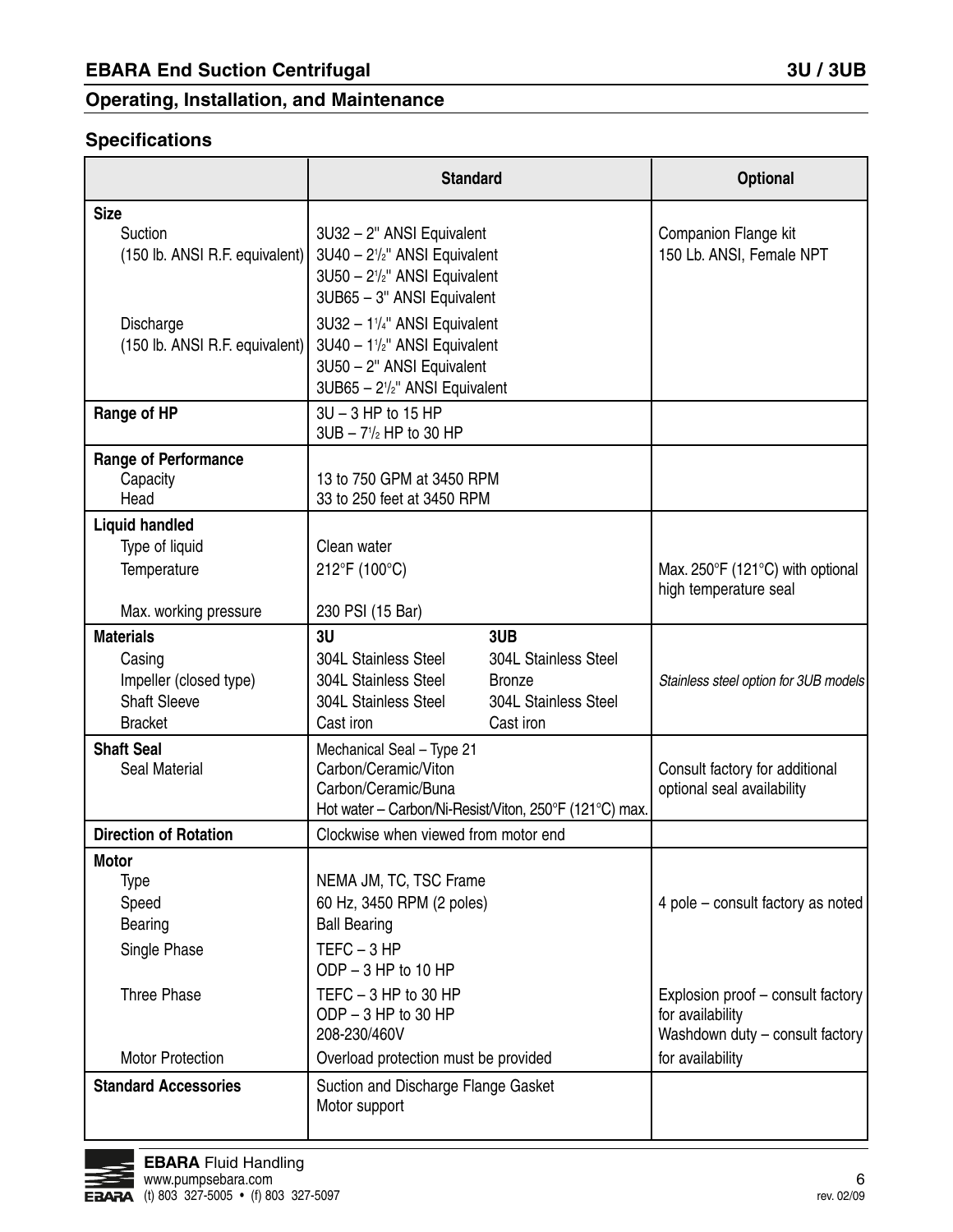#### **Sectional view – 3U / 3UB Type 1**



| Part No.  | <b>Part Name</b>             | <b>Material</b> | No. for 1 Unit |
|-----------|------------------------------|-----------------|----------------|
| 001       | Casing                       | 304L Stainless  |                |
| 011       | Casing cover                 | 304L Stainless  |                |
| 018       | <b>Bracket</b>               | Cast Iron       |                |
| 021       | Impeller (3U)                | 304L Stainless  |                |
| 021       | Impeller (3UB)               | <b>Bronze</b>   |                |
| 039       | Key                          | 304L Stainless  |                |
| 041       | Shaft sleeve                 | 304L Stainless  |                |
| 111       | Mechanical seal              |                 |                |
| 115       | O-Ring                       | Viton           |                |
| $117 - 1$ | Gasket                       | Nylon           |                |
| $117 - 2$ | Gasket                       | Nylon           |                |
| $117-3$   | Gasket                       | Nylon           |                |
| 125       | Impeller Bolt                | 304L Stainless  |                |
| 160       | Motor support (not shown)    | <b>Steel</b>    | 1 set          |
| 212       | Plug                         | 304L Stainless  |                |
| 800       | Motor                        |                 |                |
|           | <b>Suction Flange Gasket</b> | Viton           |                |
|           | Discharge Flange Gasket      | Viton           |                |

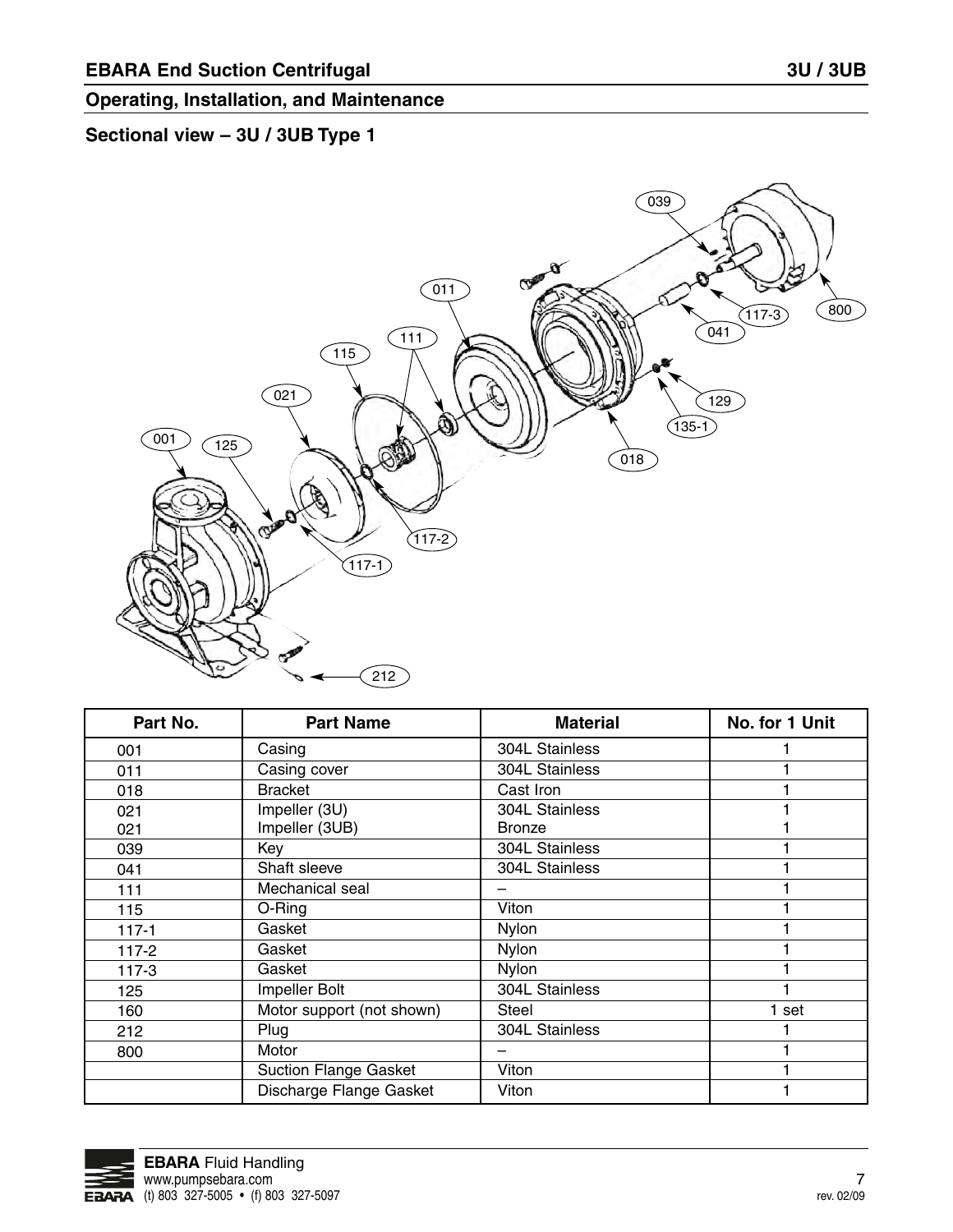#### **Sectional view – Model 3U 65 Type 3**



| Part No. | <b>Part Name</b>                  | <b>Material</b>                        | No. for 1 Unit |
|----------|-----------------------------------|----------------------------------------|----------------|
| 001      | Casing                            | 304L Stainless                         |                |
| 003      | Motor bracket                     | Cast iron                              |                |
| 003A     | Adapter ring                      | Cast iron                              |                |
| 004      | Casing cover                      | 304L Stainless                         |                |
| 006      | Coupling                          | Steel / Stainless steel                |                |
| 007      | Impeller                          | <b>Bronze/optional Stainless Steel</b> |                |
| 011      | Mechanical seal                   |                                        |                |
| 012      | Motor                             |                                        |                |
| 025      | Drain plug                        | 304L Stainless                         |                |
| 026      | $O$ -ring                         | Viton                                  |                |
| 032      | Key                               | 304L Stainless                         |                |
| 034      | Impeller nut                      | Stainless / Nylon                      |                |
| 040      | <b>Flange Gasket</b>              | <b>EPDM</b>                            | 2              |
| 041      | Flange Gasket                     | <b>EPDM</b>                            | 2              |
| 042      | Motor support                     | <b>Steel</b>                           | $\overline{2}$ |
| 042A     | Casing support (65-160 25HP only) | <b>Steel</b>                           | $\overline{2}$ |
| 044      | Coupling guard                    | <b>Stainless Steel</b>                 | $\overline{2}$ |
| 234      | Lip seal                          | 304L Stainless                         |                |

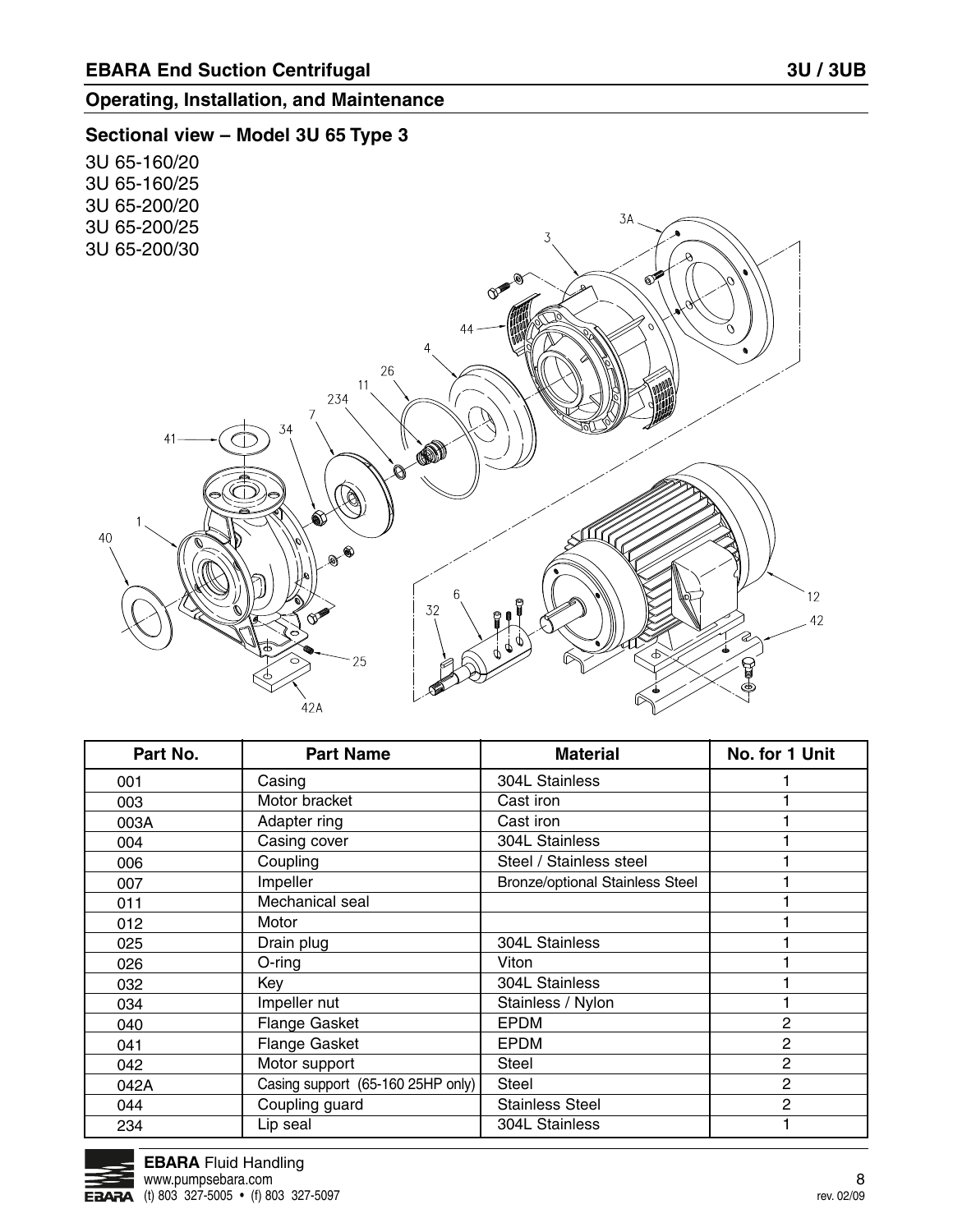#### **3U / 3UB Installation Instructions**

#### **Mounting the Assembly**

Do not operate the pump unless the assembly is securely and properly mounted.

Misalignment of the motor/pump assembly or not having the assembly reasonably level may cause pump vibration, noisy operation, fluid leaks, or air leaks and air locks in the suction pipe.

- 1. Place the motor/pump assembly in its intended operating position.
- 2. Level the pump through the centerline of the motor/pump assembly suction port.



**WARNING**

Make certain the motor is not connected to a power source until the motor is properly assembled and mounted. Serious personal injury or damage to the motor/pump assembly could occur if the motor is activated improperly.

Only certified electricians should make electrical connections.

- 1. Prime the pump by adding fluid to the volute case through the top plug. To properly prime the pump, venting may be required.
- 2. Check the nameplate on the motor to determine the correct wiring procedure for your intended power source and if the motor is single or three phase. Connect the motor to a power source by following the wiring procedure on the motor's nameplate.

#### **Note:**

- a. Single phase motors are typically dual voltage. In some cases, three phase motors are tri-voltage. Check the nameplate and follow the proper wiring procedure for the voltage you are using. Improperly wiring the motor could result in damage to the motor.
- b. Three phase motors require a control box. Install overload protection to help prevent motor damage.
- c. Depending on the wiring, three phase motors may start in reverse. Interchange any two power leads to change the starting direction and pump rotation.
	- Always follow correct operating procedures.
	- Always disconnect the motor/pump assembly from all power sources before servicing the pump or motor.
	- Periodically check all power connections, bolts, screws, and the motor's mounting.
	- Failure to properly follow assembly and operating instructions could result in damage to the pump and motor.
	- Failure to properly install the impeller and impeller nut could result in damage to the pump and could cause serious personal injury.

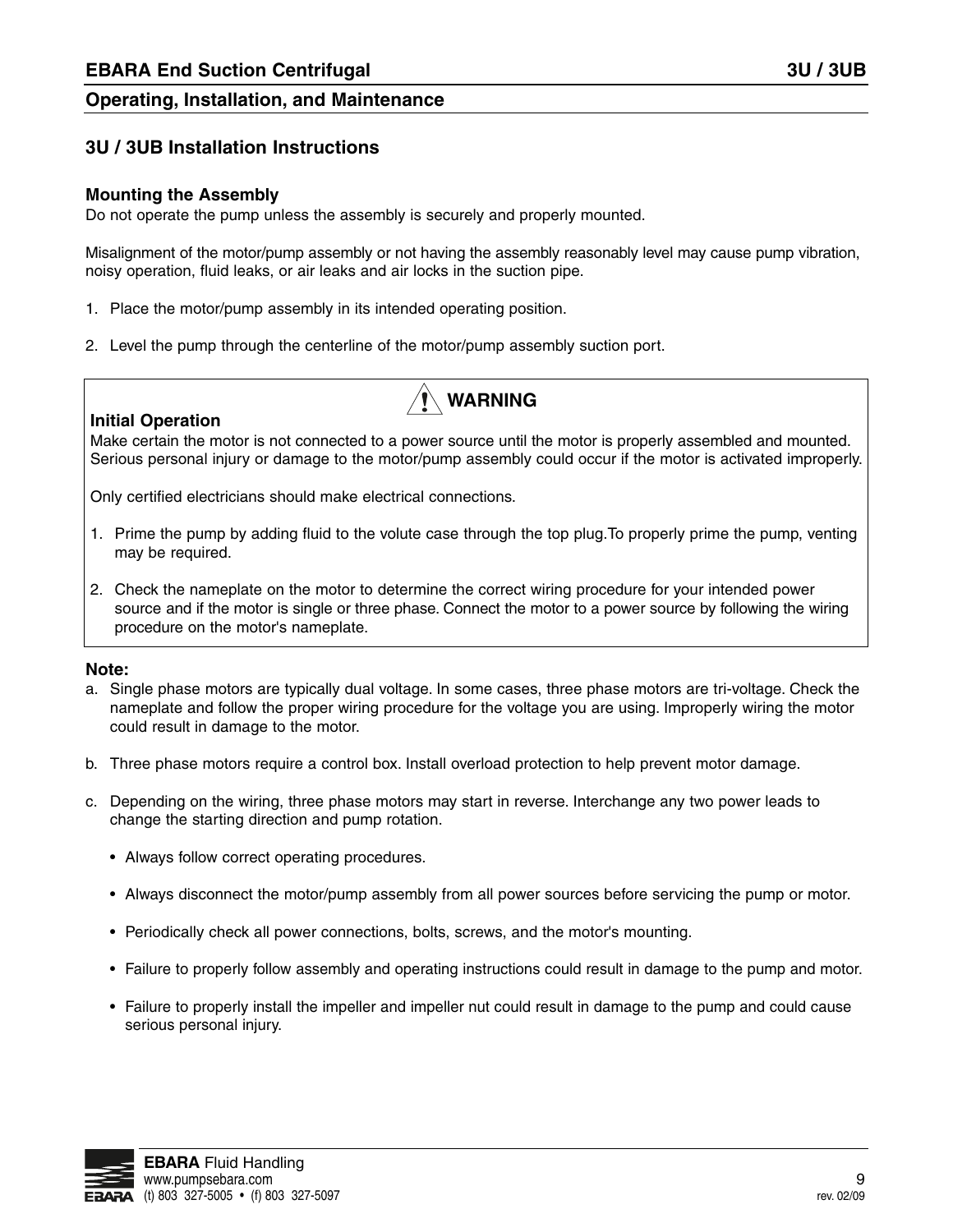#### **Maintenance**

#### **Service**

**Draining**

Keep ventilation openings clear of extraneous objects which may hinder free flow of air thru motor. Motor bearings are lubricated during manufacture. Additional lubrication is not required during their normal lifetime.

### **CAUTION**

The pump and piping should always be protected against freezing temperatures. If there is any danger of freezing, the unit should be drained. To drain the pump, remove the drain plug at the bottom of the volute, and remove the priming plug to vent the pump. Drain all piping.

#### **Disassembly Instructions**

All pumping parts can be removed from case without disturbing the piping.

### **WARNING**

POWER SUPPLY – Open the power supply switch contacts and remove fuses. Disconnect the electrical wiring from the motor.

#### VOLUTE CASE

- (a) Drain pump case by removing drain plugs.
- (b) Remove the bolts securing volute case to pump bracket.
- (c) Pry volute case from casing cover with a screwdriver.

#### IMPELLER

(a) Hold the motor shaft with a screwdriver in the shaft end slot. Grasp and turn the impeller counterclockwise (as viewed from pump end).

#### SEAL

- (a) Remove the rotating part of the seal by pulling it off the shaft.
- (b) The stationary seat can be pressed from the casing cover.

#### **CHECK LIST FOR EXAMINATION OF PUMP PARTS**

IMPELLER - Replace the impeller if any vane is broken, excessive erosion shows, or if labyrinth surfaces are worn. Impeller cap screw, washer and lockwasher should be replaced if damaged.

MECHANICAL SEAL - Seal face, O-ring and sealing members should be free of burrs and dirt. Complete seal assembly should be replaced if not in perfect condition.

SHAFT- Shaft sleeve surface under seal or packing must be clean, smooth and without any grooves. It should be replaced if necessary.

VOLUTE AND SEAL/PACKING PLATE LABYRINTH SURFACES (Wear Rings)- If worn, replace the necessary part. If furnished with pressed in wear rings, only the rings need be replaced.

GASKETS - Volute, suction pipe and discharge pipe gaskets should be checked for damage. Replace if necessary.

#### **NOTE**

If replacement parts are ordered, please furnish the following information to your EBARA distributor:

- 1. Reference Numbers
- 2. Description of Pump Part
- 3. EBARA Model Number and Serial Number on the Nameplate.

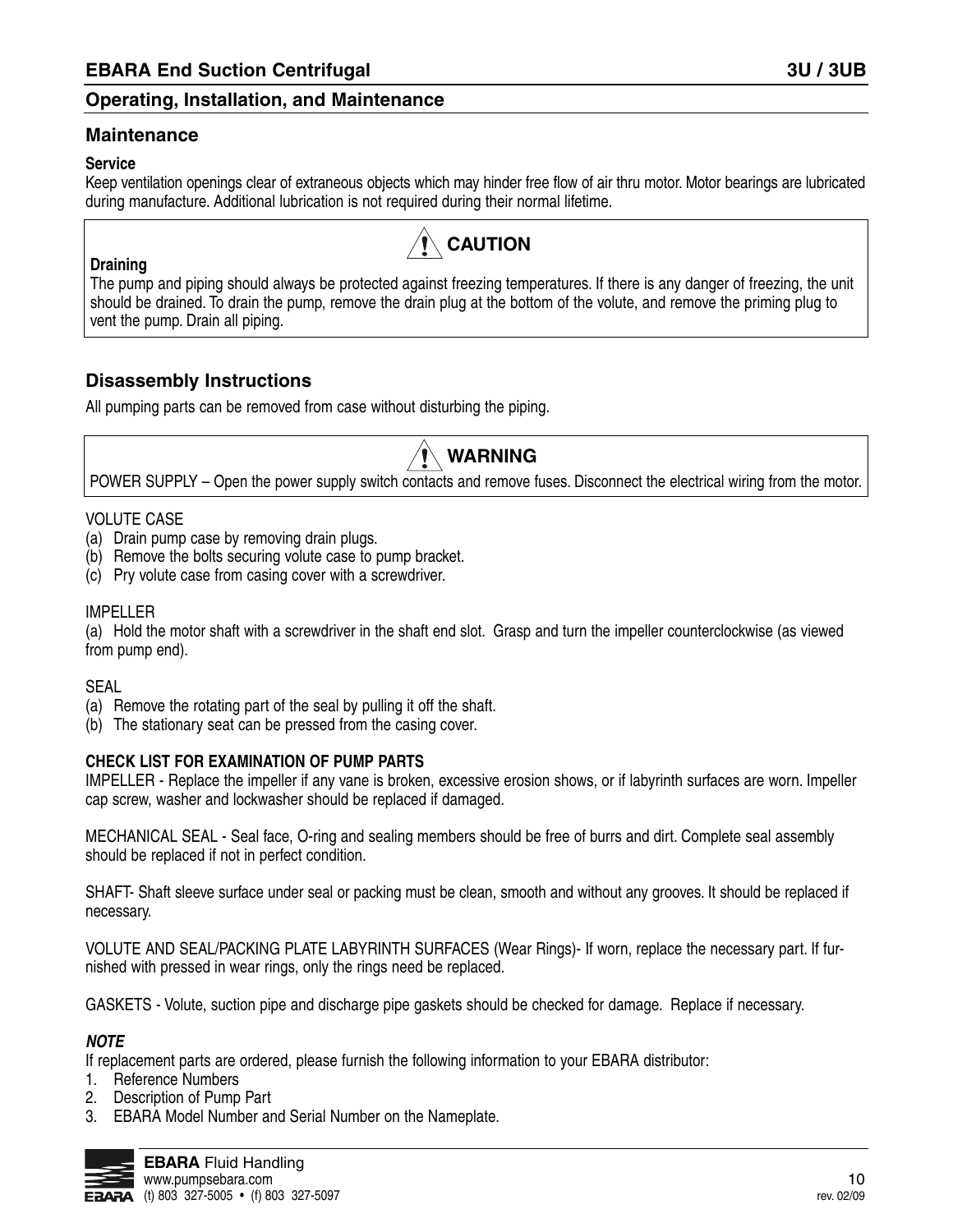#### **3U / 3UB Assembly Instructions**

Position the pump on its end with the shaft up. The work surface should be level, capable of supporting the motor.



Make certain the motor is not connected to a power source. Do not install or assemble the pump on a motor connected to a power source. Serious injury could occur if the motor activates during pump assembly.

#### **Assembling the Pump – Models 3HP - 15HP** (see page 7 for sectional view)

- 1. Position a Nylon gasket (117-3) over the motor shaft.
- 2. Carefully press the rotating seal assembly onto the shaft sleeve (041). The smooth face of the rotating ring must make good contact with the seal seat and the seal retainer must seal against the shaft sleeve. Note: Seal faces should be wiped clean with non-oil based solvent or alcohol.
- 3. Using finger pressure only, insert the seal seat into the casing cover (011). Press the seal until it evenly bottoms out in the seal cavity.
- 4. Position the cast iron motor bracket (018) over the shaft. Fasten the bracket to the motor, tightening bolts using a cross-tightening pattern. (Tighten the bolts to the factory recommended torque specifications of 8 ft. lbs.) Overtightening may cause stripping of threads.
- 5. Carefully position the casing cover (011) and seal over the shaft. Be careful not to damage the stationary seal seat.
- 6. Slide the stainless steel shaft sleeve, with rotating assembly, over the motor shaft.
- 7. Position the O-ring (115) around the casing cover (011). Do not cut, nick, or damage the O-ring during the installation.
- 8. Install the impeller shaft key  $(3/16" \times 3/16" \times 1 \frac{3}{16})$ .
- 9. Place the seal spring assembly over the rotating piece of the seal in position to receive the impeller.
- 10. Place a Nylon gasket (117-2) on top of spring retainer.
- 11. Firmly press the impeller (021) into position by aligning the slot over the shaft key. Press the impeller down the shaft until it bottoms and seats squarely against the Teflon gasket (117-2) and shaft sleeve (041).
- 12. Place a Nylon gasket (117-1) over the impeller hub and into the impeller eye. Install the impeller bolt (125) to secure the impeller to the shaft. Do not overtighten the shaft bolt. (Use a thread compound or cement to secure the shaft bolt and prevent it from working loose.)
- 13. Tighten the impeller bolt. (Tighten the bolts to the factory recommended torque specifications of 11 ft. lbs.)
- 14. Install the pump volute (001) over the seal plate. Rotate the volute to align with the bolt holes and secure it with the bolts, washers, and nuts. Cross-tighten the bolts to the factory recommended torque specifications (8 ft. lbs.).
- 15. With a socket wrench, rotate impeller to check for alignment. If rubbing against casing, loosen bolts on casing and retighten.

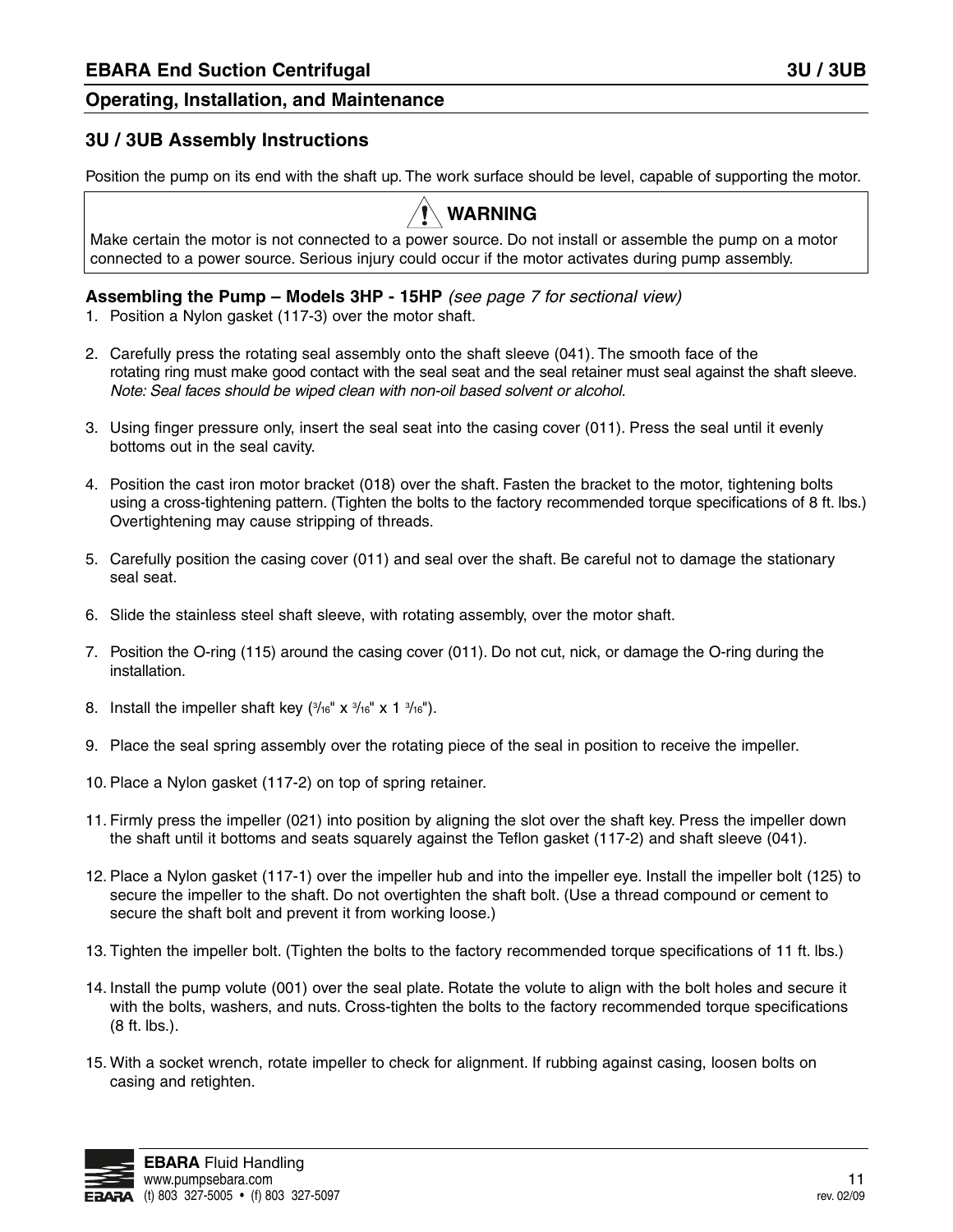#### **Assembling the Pump – Models 20HP - 30HP** (see page 8 for sectional view)

- 1. Apply a coat of anti-seize lubricant to the inside of the coupling (005).
- 2. Insure that key is installed in motor shaft keyway, slide coupling (005) onto shaft. (Tip: To ease the installation of the coupling tighten the set screw on the side of the coupling. Tightening this screw will cause the coupling to open slightly allowing for easier installation. After the coupling is in place be sure to loosen the set screw to release the pressure and allow the coupling to close down on the motor shaft.)
- 3. Secure the coupling to the motor shaft by tightening the socket head bolts in the side of the coupling. Torque to 11ft. lbs.
- 4. Fasten the adapter ring (003A) to the motor using a cross tightening pattern.
- 5. Fasten the motor bracket (003) to the adapter ring.
- 6. Apply a thin coat of non-petroleum based lubricant (i.e. dish soap) to the stationary seal seat in the casing cover (004), using finger pressure only press the stationary seal into the seal seat. Wipe the seal face clean with alcohol and a soft cloth.
- 7. Position the o-ring ( 026 ) around the casing cover.
- 8. Using hand pressure or a rubber mallet, press fit the casing cover ( 004 ) onto the motor bracket (003).
- 9. Apply a thin coat of non-petroleum based lubricant (i.e. dish soap) to the inside of the rubber boot on the rotating seal. Slide the seal onto the coupling pushing it gently until it contacts the stationary seal that was installed in step 6. Place the spring and spring retainer over the coupling and onto the rotating seal.
- 10. Place the stainless steel lip seal (234) onto the spring retainer insuring that the raised surface of the lip seal seats into the spring retainer.
- 11. Install the impeller shaft key (032) into the coupling shaft.
- 12. Slide impeller (007) over the key and shaft.
- 13. Tighten the impeller nut (034) to secure the impeller in place. Tighten to 11 ft.lbs
- 14. Install Casing (001). Take care to align the bolt holes. Cross tighten the bolts to 8 ft. lbs.
- 15. With a socket wrench, rotate impeller to check for proper casing alignment. If rubbing against casing occurs loosen casing bolts and retighten taking care to cross-tighten and use equal torque.
- 16. Install motor support (042) or casing support (042A) as required.

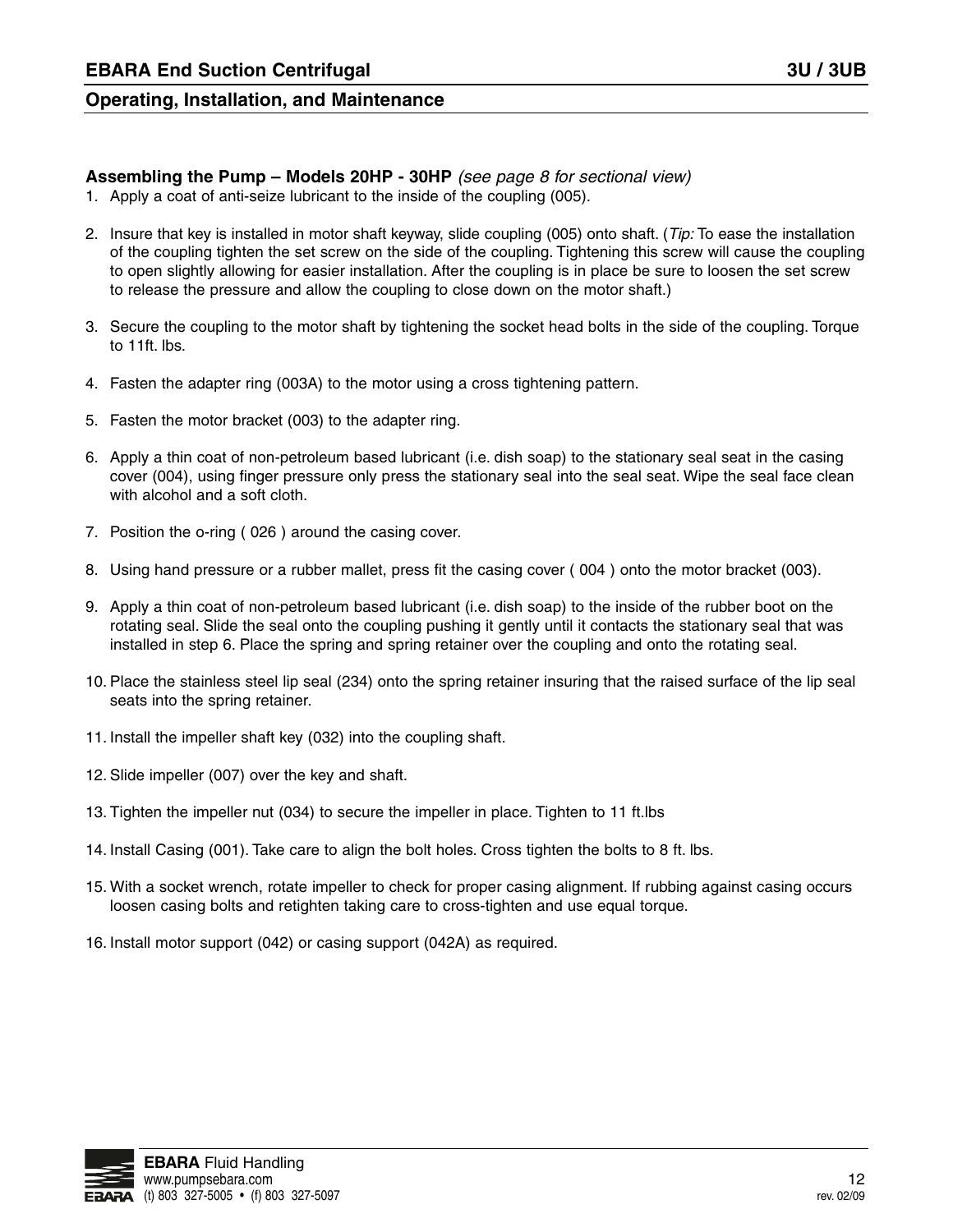#### **Troubleshooting**

| <b>TROUBLE</b><br>Pump does not run.                    | <b>POSSIBLE CAUSE</b><br>Faulty connection of power supply circuit.<br>Wrong wiring of control circuit.<br>Bound shaft<br>Mechanical seal faces stuck together<br>Faulty motor<br>Damage to bearing                               | <b>TROUBLESHOOTING</b><br>Check power supply circuit.<br>Correct control circuit.<br>Remove cause of obstruction.<br>Release seal by turning shaft.<br>Repair or replace motor.<br>Repair or replace any damaged bearing.                   |
|---------------------------------------------------------|-----------------------------------------------------------------------------------------------------------------------------------------------------------------------------------------------------------------------------------|---------------------------------------------------------------------------------------------------------------------------------------------------------------------------------------------------------------------------------------------|
| Pump does not pump water.<br>Inadequate quantity.       | Considerable voltage drop.<br>Rotation direction reversed.<br>Lack of priming.<br>High discharge head.<br>Large piping loss.<br>Clogged foot valve.<br>Leakage from suction piping.<br>Too high suction lift.<br>Low water level. | Correct rotation direction.<br>Re-prime the pump.<br>Re-examine the plan.<br>Re-examine the plan.<br>Clear foot valve suction.<br>Check and repair suction piping.<br>Re-install as per our instructions.<br>Foot valve in ample immersion. |
| Overcurrent                                             | Considerable fluctuation of power supply<br>voltage.<br>Considerable voltage drop.<br>Low head and overflow rate.<br>Damaged bearing.                                                                                             | Throttle flow rate at outlet.<br>Replace any damage bearing.                                                                                                                                                                                |
| Pump vibrates, excessive operating<br>noise             | Beyond rated capacity.<br>Cavitation.<br>Improper piping.<br>Damaged bearing.<br>Foreign matter clogging cooling fan.                                                                                                             | Reduce flow rate.<br>Consult distributor<br>Secure piping again.<br>Replace any damaged bearing.<br>Remove foreign matter.                                                                                                                  |
| Pressurizing application.<br>Pump starts and soon stops | Too limited pressure switch setting.                                                                                                                                                                                              | Replace pressure switch to wider range.<br>Check and repair leaks.                                                                                                                                                                          |
| Pump does not stop                                      | Leakage in system.<br>Too high pressure setting.                                                                                                                                                                                  | Reduce max pressure setting to the<br>lower in pressure switch.                                                                                                                                                                             |

#### **MAINTENANCE:**

The pump does not require special maintenance.

The following rules must be observed for safe operation:

If the pump is not going to be used for a long period, the pump should be drained of water and flushed with clean water. Where the pump is exposed to freezing temperatures, it should always be left drained when not in use.

\*All specifications subject to change without notice.